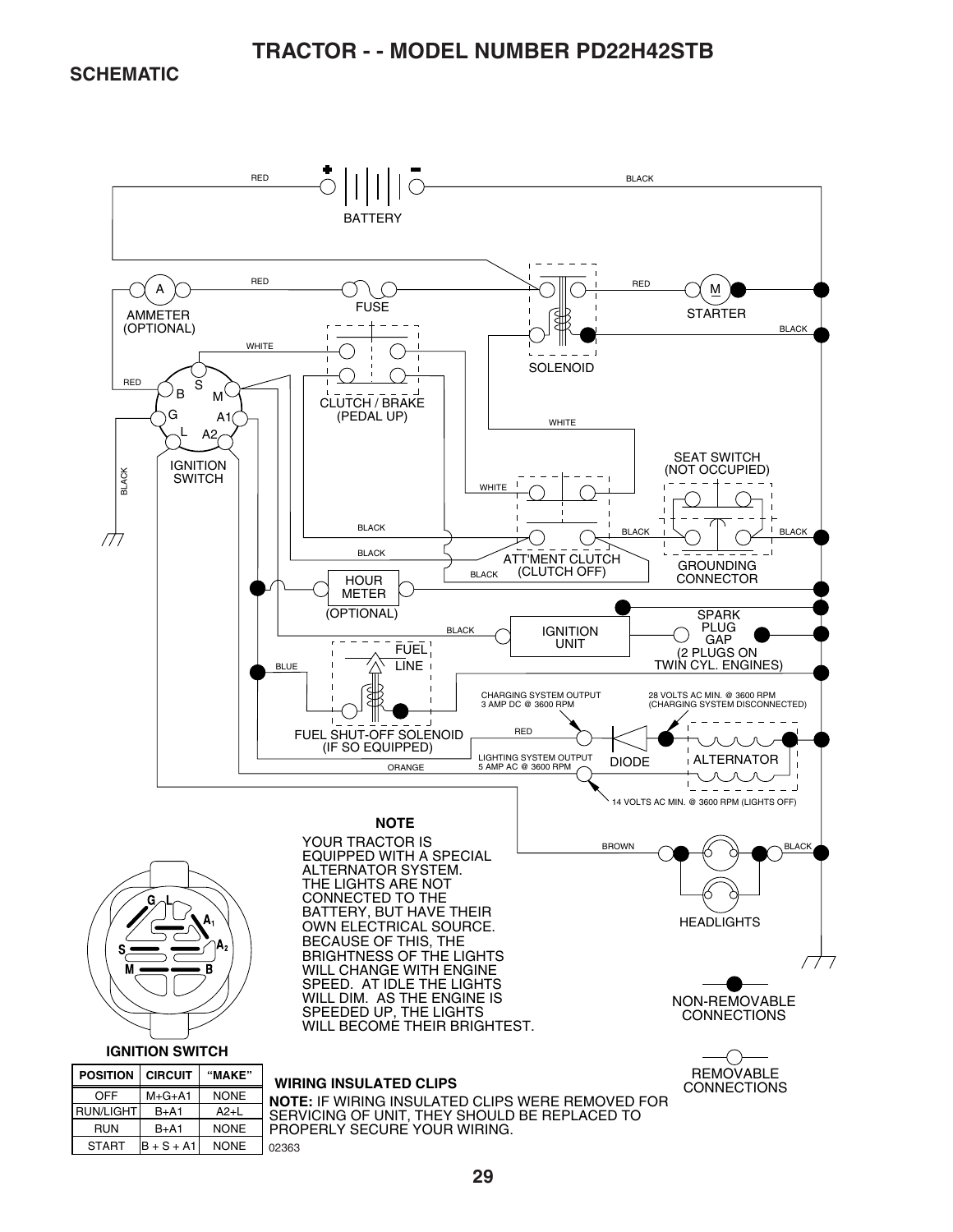**ELECTRICAL** 

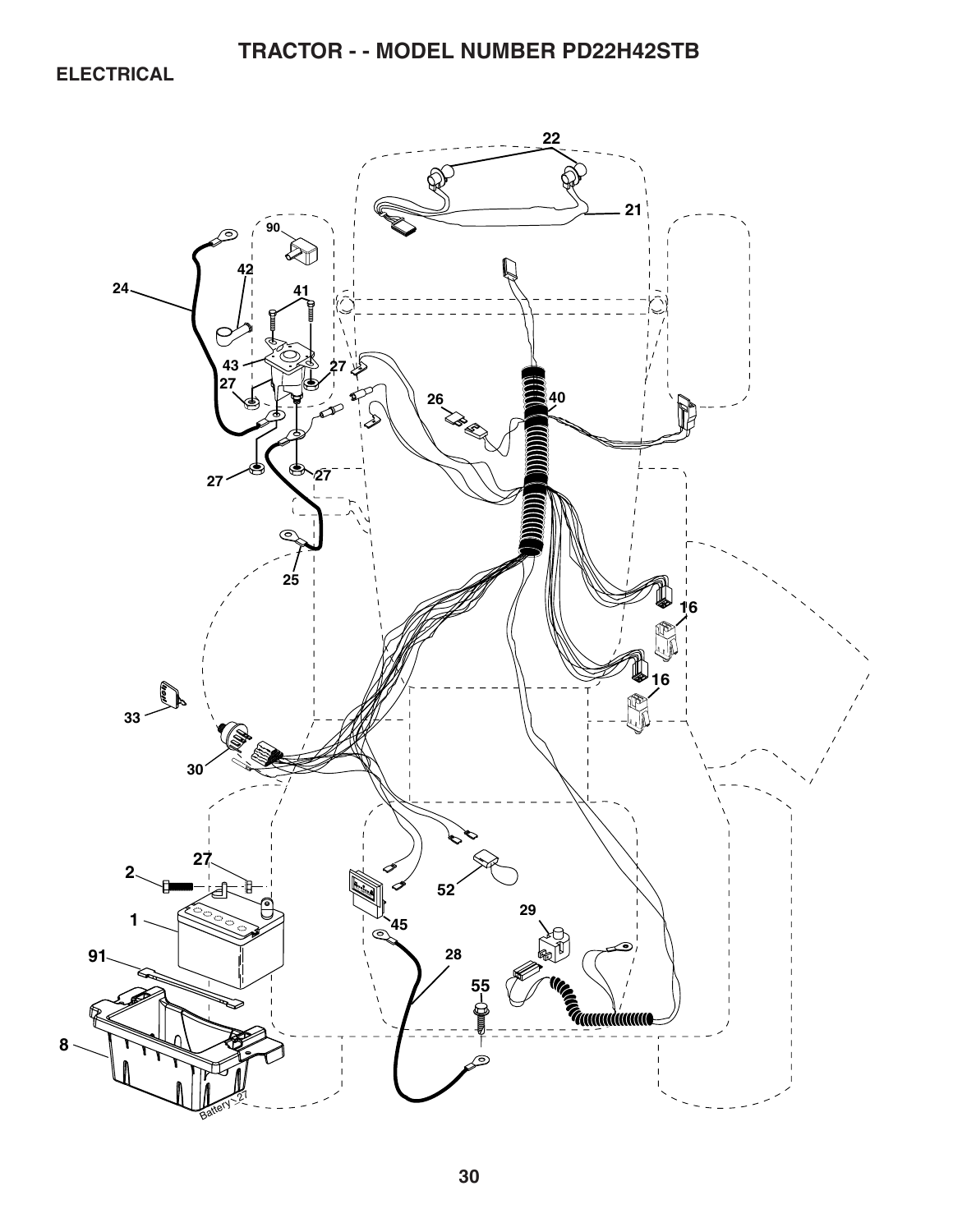**ELECTRICAL** 

| KEY  | <b>PART</b> |                                   |
|------|-------------|-----------------------------------|
| NO.  | NO.         | <b>DESCRIPTION</b>                |
| 1    | 144927      | Battery                           |
| 2    | 74760412    | Bolt Hex Hd 1/4-20 unc x 3/4      |
| 8    | 186491      | <b>Tray Box</b>                   |
| 16 — | 176138      | Switch Interlock                  |
|      | 21 183759   | Harness Socket Light              |
| 22   | 4152J       | Bulb, Light # 1156                |
| 24   | 4799J       | <b>Cable Battery</b>              |
|      | 25 146148   | Cable Battery 6 Ga. Red w/16 wire |
|      | 26 175158   | Fuse                              |
|      | 27 73510400 | Nut Keps Hex 1/4-20 unc           |
| 28   | 145491      | Cable Ground 21" Blk 6 Ga.        |
| 29 — | 121305X     | Switch Plunger Nc Gray            |
| 30   | 175566      | Switch Ign                        |
| 33   | 140401      | Key Ign Molded Generic            |
|      | 40 179720   | Harness Ign                       |
|      | 41 71110408 | Bolt Fin Hex 1/4-20 unc x 1/2     |
| 42   | 131563      | <b>Cover Terminal Red</b>         |
|      | 43 178861   | Solenoid                          |
|      | 45 121433X  | Ammeter Rectangular               |
| 52   | 141940      | Protection Loop                   |
|      | 55 17490508 | Screw Thdrol 5/16-18 x 1/2        |
| 90 — | 180449      | <b>Cover terminal Battery</b>     |
| 91   | 190270      | <b>Strap Battery</b>              |

**NOTE:** All component dimensions given in U.S. inches 1 inch = 25.4 mm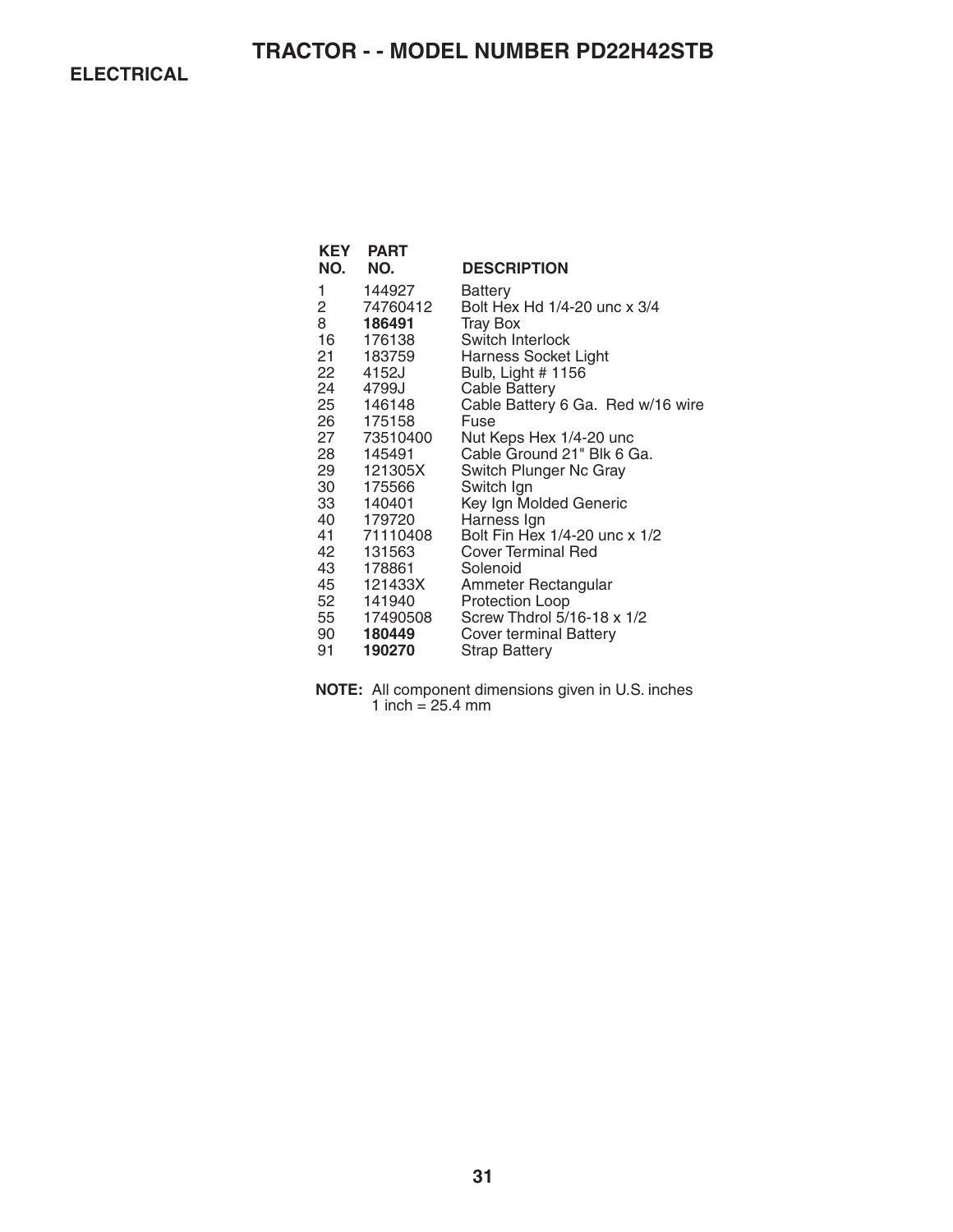**CHASSIS** 

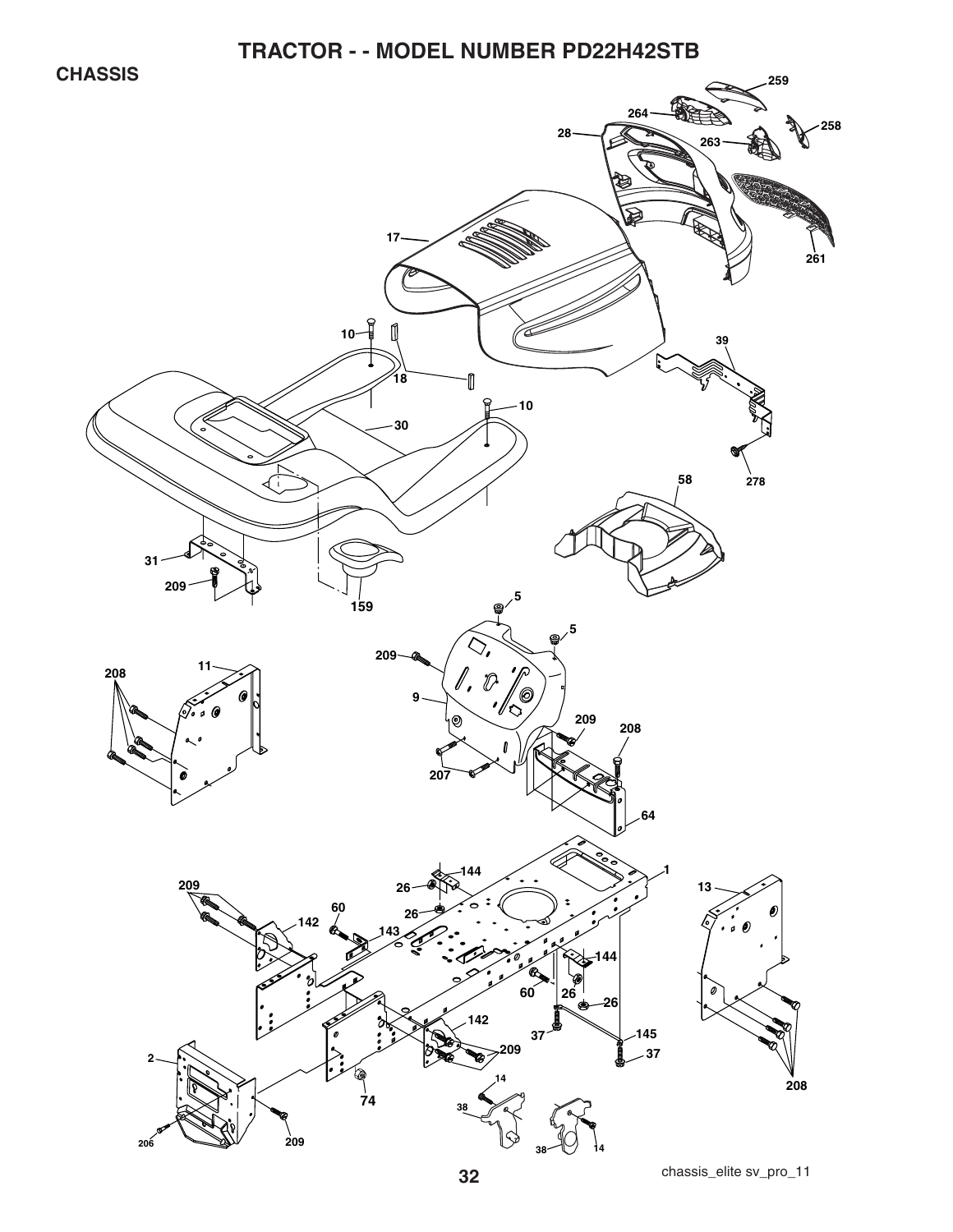| <b>KEY</b><br>NO. | <b>PART</b><br>NO.         | <b>DESCRIPTION</b>                                                                                                                                                   |
|-------------------|----------------------------|----------------------------------------------------------------------------------------------------------------------------------------------------------------------|
| 1                 | 174619                     | Chassis                                                                                                                                                              |
| $\overline{c}$    | 176554                     | Drawbar                                                                                                                                                              |
| 5                 | 155272                     | <b>Bumper Hood/Dash</b>                                                                                                                                              |
| 9                 | 187846X012                 | Dash                                                                                                                                                                 |
| 10                | 72140608                   | Bolt Carriage 3/8-16 x 1                                                                                                                                             |
| 11                | 174996                     | Panel Dash Lh                                                                                                                                                        |
| 13                | 175255                     | Panel Dash Rh                                                                                                                                                        |
| 14                | 17490608                   | Screw Thdrol 3/8-16 x 1/2                                                                                                                                            |
| 17                | 183393X428                 | Hood                                                                                                                                                                 |
| 18                | 126938X                    | <b>Bumper Hood</b>                                                                                                                                                   |
| 26                | 73800600                   | Nut Lock Hex W/Ins 3/8-16 unc                                                                                                                                        |
| 28                | 183828                     | Grille/Lens Asm                                                                                                                                                      |
| 30                | 188572X428                 | <b>Fender Footrest</b>                                                                                                                                               |
| 31                | 139976                     | <b>Bracket Fender</b>                                                                                                                                                |
| 37                | 17490508                   | Screw Thdrol 6/16-18 x 1/2 TYT                                                                                                                                       |
| 38                | 175710                     | <b>Bracket Asm Pivot Mower Rear</b>                                                                                                                                  |
| 39                | 174714                     | <b>Bracket Pivot</b>                                                                                                                                                 |
| 58                | 189350                     | Duct Air                                                                                                                                                             |
| 60                | 72140606                   | Bolt RDHD Sqnk 3/8-16 unc x 3/4                                                                                                                                      |
| 64                | 154798                     | Dash Lower STLT                                                                                                                                                      |
| 74                | 73680600                   | Nut Crownlock 3/8-16 unc                                                                                                                                             |
| 90                | 124346X                    | Nut Self Thd Wsh - HD 1/4 Zinc                                                                                                                                       |
| 142               | 175702                     | <b>Plate Reinforcement STLT</b>                                                                                                                                      |
| 143               | 186689                     | <b>Bracket Swaybar Chassis</b>                                                                                                                                       |
| 144               | 175582                     | <b>Bracket Footrest Step-thru</b>                                                                                                                                    |
| 145               | 156524                     | Rod Pivot Chassis/Hood                                                                                                                                               |
| 159               | 179950X428                 | Cupholder                                                                                                                                                            |
| 206               | 170165                     | Bolt Shoulder 5/16-18                                                                                                                                                |
| 207               | 17670508                   | Screw Thdrol 5/16-18 x 1/2                                                                                                                                           |
| 208               | 17670608                   | Screw Thdrol 3/8-16 x 1/2                                                                                                                                            |
| 209               | 17000612                   | Screw Hexwsh Thdr 3/8-16 x 3/4                                                                                                                                       |
| 217               | 179132X428                 | <b>Console Fuel Window</b>                                                                                                                                           |
| 258               | 183835X599                 | Lens Grille Pro RH                                                                                                                                                   |
| 259               | 183834X599                 | Lens Grille Pro LH                                                                                                                                                   |
| 261               | 183829Z428                 | <b>Insert Grille</b>                                                                                                                                                 |
| 263<br>264<br>278 | 183832<br>183833<br>191611 | <b>Bezel Grille LH</b><br><b>Bezel Grille RH</b><br>Screw 10 x 3/4 Single Lead-Hex<br><b>Contract Contract Contract</b><br>$\sim$ $\sim$ $\sim$ $\sim$ $\sim$ $\sim$ |

**NOTE:** All component dimensions given in U.S. inches 1 inch  $= 25.4$  mm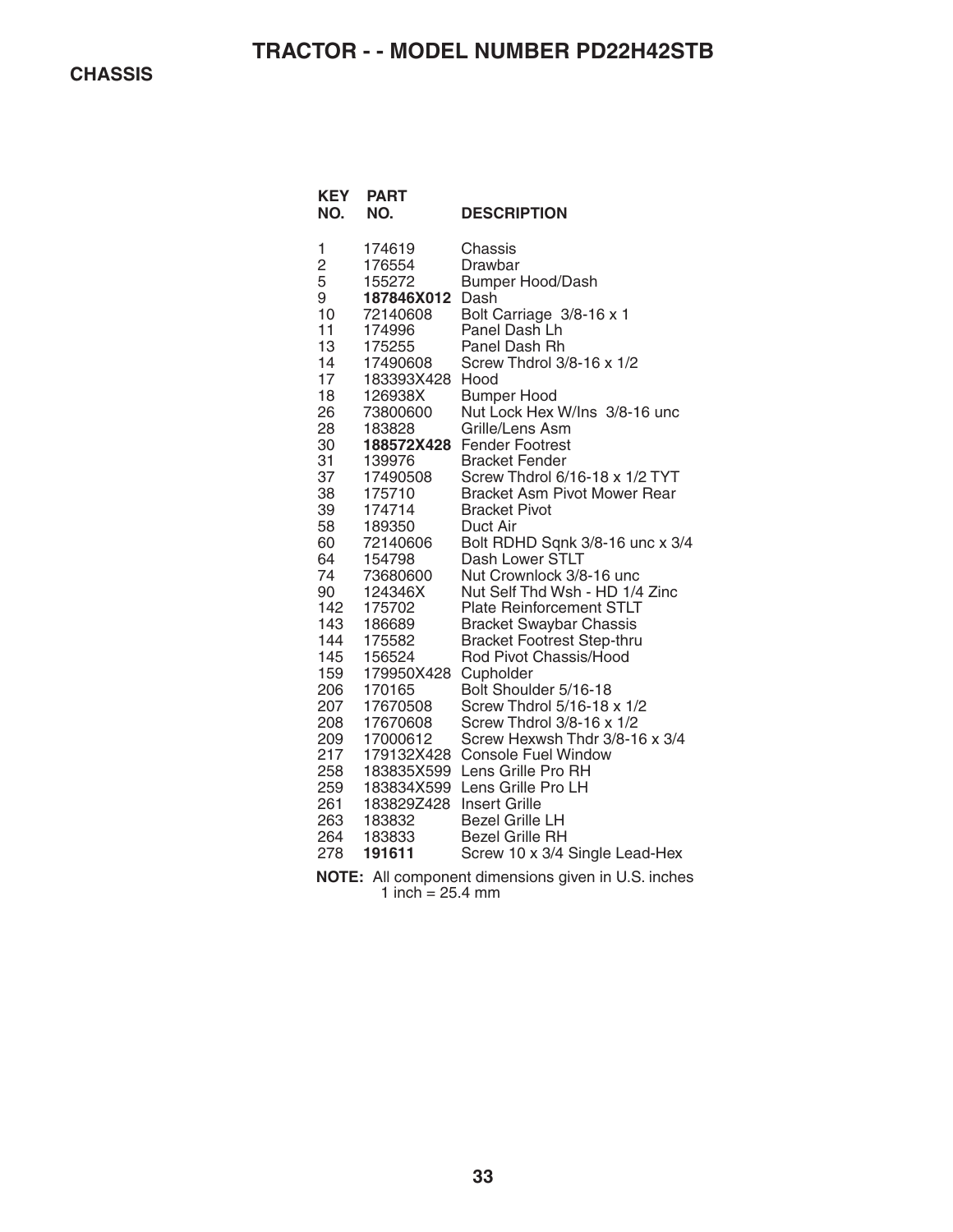**DRIVE** 

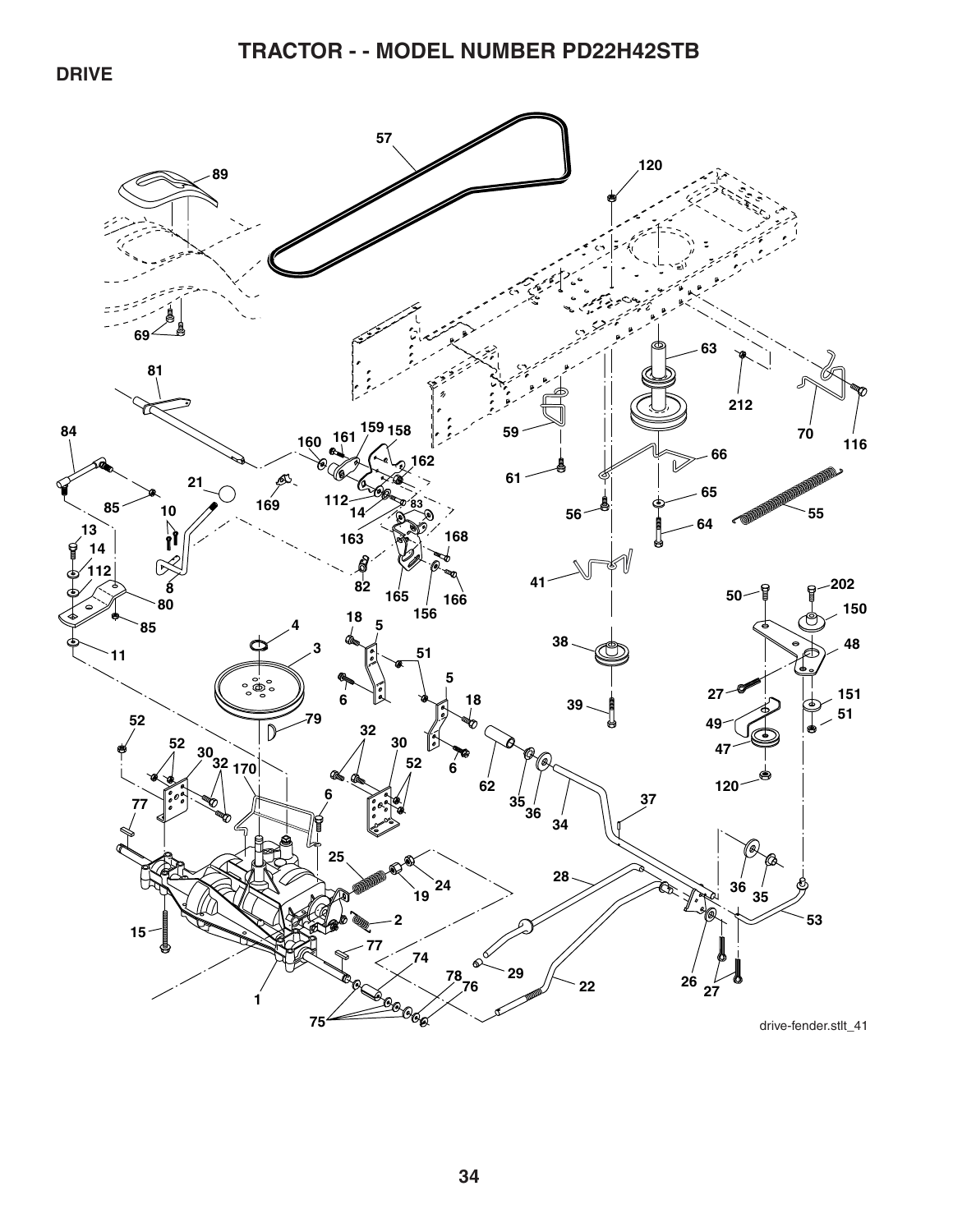#### **DRIVE**

# **TRACTOR - - MODEL NUMBER PD22H42STB**

| <b>KEY</b><br>NO. | <b>PART</b><br>NO.  | <b>DESCRIPTION</b>                                                 | <b>KEY</b><br>NO. | <b>PART</b><br>NO.         | <b>DESCRIPTION</b>                                                           |
|-------------------|---------------------|--------------------------------------------------------------------|-------------------|----------------------------|------------------------------------------------------------------------------|
| 1                 | .                   | Transaxle Hydro Gear 314-0510<br>(Order Parts From Transaxle Manu- | 66<br>69<br>70    | 154778<br>142432<br>134683 | Keeper Belt Engine<br>Screw Hex Wsh Hi-Lo 1/4 x 1/2 und<br><b>Guide Belt</b> |
| 8                 | 165866              | facturer)<br><b>Rod Shift</b>                                      | 71                | 169183                     | Strap Torque Lh Hydro                                                        |
| 10                | 76020416            | Pin Cotter 1/8 x 1 CAD                                             | 73                | 169182                     | Strap Torque Rh Hydro                                                        |
| 14                | 10040400            | Washer Lock Hvy Helical                                            | 74                | 137057                     | Spacer, Axle                                                                 |
| 15                | 74490544            | Bolt, Hex FLGHD 5/16-18 Gr. 5                                      | 75                | 121749X                    | Washer 25/32 x 1-1/4 x 16 Ga.                                                |
| 16                | 73800500            | Nut Lock Hex W/Ins 5/16-18 unc                                     | 76                | 12000001                   | E-Ring                                                                       |
| 19                | 73800600            | Nut Lock Hex W/Wsh 3/8-16 unc                                      | 77<br>78          | 123583X<br>121748X         | Key, Square<br>Washer 25/32 x 1-5/8 x 16 Ga.                                 |
| 21<br>22          | 140845              | Knob, Round 1/2-13                                                 | 81                | 165596                     | Shaft Asm. Cross Hydro                                                       |
| 24                | 169498<br>73350600  | Rod, Brake Hydro<br>Nut                                            | 82                | 165711                     | Spring Torsion T/A                                                           |
| 25                | 106888X             | Spring, Brake Rod                                                  | 83                | 19171216                   | Washer 17/32 x 3/4 x 16 Ga.                                                  |
| 26                | 19131316            | Washer                                                             | 84                | 169594                     | Link Transaxle                                                               |
| 27                | 76020412            | Pin Cotter 1/8 x 3/4 CAD.                                          | 89                |                            | 188309X428 Console, Shift                                                    |
| 28                | 175765              | Rod, Parking Brake                                                 | 95                | 170201                     | Control Asm Bypass Hydro                                                     |
| 29                | 71673               | Cap, Parking Brake                                                 | 96                | 4497H                      | Retainer Spring 1" Zinc/Cad                                                  |
| 30                | 169592              | Bracket, Transaxle                                                 | 116<br>120        | 72140608<br>73900600       | Bolt RDHD SQNK 3/8-16 unc x 1<br>Nut Lock Flg 3/8-16 unc                     |
| 32                | 74760512            | Bolt Hex Hd 5/16-18 unc x 3/4                                      | 150               | 175456                     | <b>Spacer Retainer</b>                                                       |
| 34<br>35          | 175578<br>120183X   | Shaft, Foot Pedal<br>Bearing, Nylon                                | 151               | 19133210                   | Washer 13/32 x 2 x 10 Ga.                                                    |
| 36                | 19211616            | Washer                                                             | 156               | 166002                     | Washer Srrted 5/16 ID x 1.125                                                |
| 37                | 1572H               | Pin, Roll                                                          | 158               | 165589                     | <b>Bracket Shift Mount</b>                                                   |
| 38                | 179114              | Pulley, Composite                                                  | 159               | 183900                     | <b>Hub Shift</b>                                                             |
| 39                | 72110622            | Bolt Rdhd 3/8-16 unc x 2-3/4 Gr. 5                                 | 161               | 72140406                   | Bolt Rdhd Sqnk 1/4-20 x 3/4 Gr. 5                                            |
| 41                | 175556              | Keeper, Belt Idler                                                 | 162               | 73680400                   | Nut Crownlock 1/4-20 unc                                                     |
| 47                | 127783              | Pulley, Idler, V-Groove                                            | 163<br>164        | 74780416<br>19091210       | Bolt Hex Fin 1/4-20 unc x 1 Gr. 5<br>Washer 9/32 x 3/4 x 10 Ga.              |
| 48                | 154407              | <b>Bellcrank Clutch Grnd Drv STL</b>                               | 165               | 165623                     | <b>Bracket Pivot Lever</b>                                                   |
| 49<br>50          | 123205X<br>72110612 | Retainer, Belt<br>Bolt Carr Sh 3/8-16 x 1-1/2 Gr. 5                | 166               | 17490510                   | Screw 5/16-18 x 5/8                                                          |
| 51                | 73680600            | Nut Crownlock 3/8-16 unc                                           | 168               | 165492                     | Bolt Shoulder 5/16-18 x .561                                                 |
| 52                | 73680500            | Nut Crownlock 5/16-18 unc                                          | 169               | 165580                     | Plate Fastening Lt                                                           |
| 53                | 105710X             | Link, Clutch                                                       | 197               | 169613                     | Nyliner Snap-In 5/8" ID                                                      |
| 55                | 105709X             | Spring, Return, Clutch                                             | 198               | 169593                     | Washer Nyl 7/8 ID x .105                                                     |
| 56                | 17060620            | Screw 3/8-16 x 1-1/4                                               | 199               | 169612                     | Bolt Shoulder 5/16-18 unc                                                    |
| 57                | 140294              | V-Belt, Ground Drive                                               | 200<br>202        | 72140508<br>72110614       | Bolt Rdhd Sqnk 5/16-18 unc x 1<br>Bolt Carr Sh 3/8-16 x 1-3/4 Gr. 5          |
| 59                | 169691              | Keeper, Center Span                                                | 212               | 145212                     | Nut Hex flange Lock                                                          |
| 61<br>62          | 17120614<br>8883R   | Screw 3/8-16 x .875<br>Cover, Pedal                                |                   |                            |                                                                              |
| 63                | 175410              | Pulley, Engine                                                     |                   |                            |                                                                              |
| 64                | 173937              | Bolt Hex 7/16-20 x 4 x Gr. 5-1.5 Thr                               |                   |                            | <b>NOTE:</b> All component dimensions given in U.S. inches                   |
| 65                | 10040700            | Washer                                                             |                   | 1 inch = $25.4$ mm         |                                                                              |
|                   |                     |                                                                    |                   |                            |                                                                              |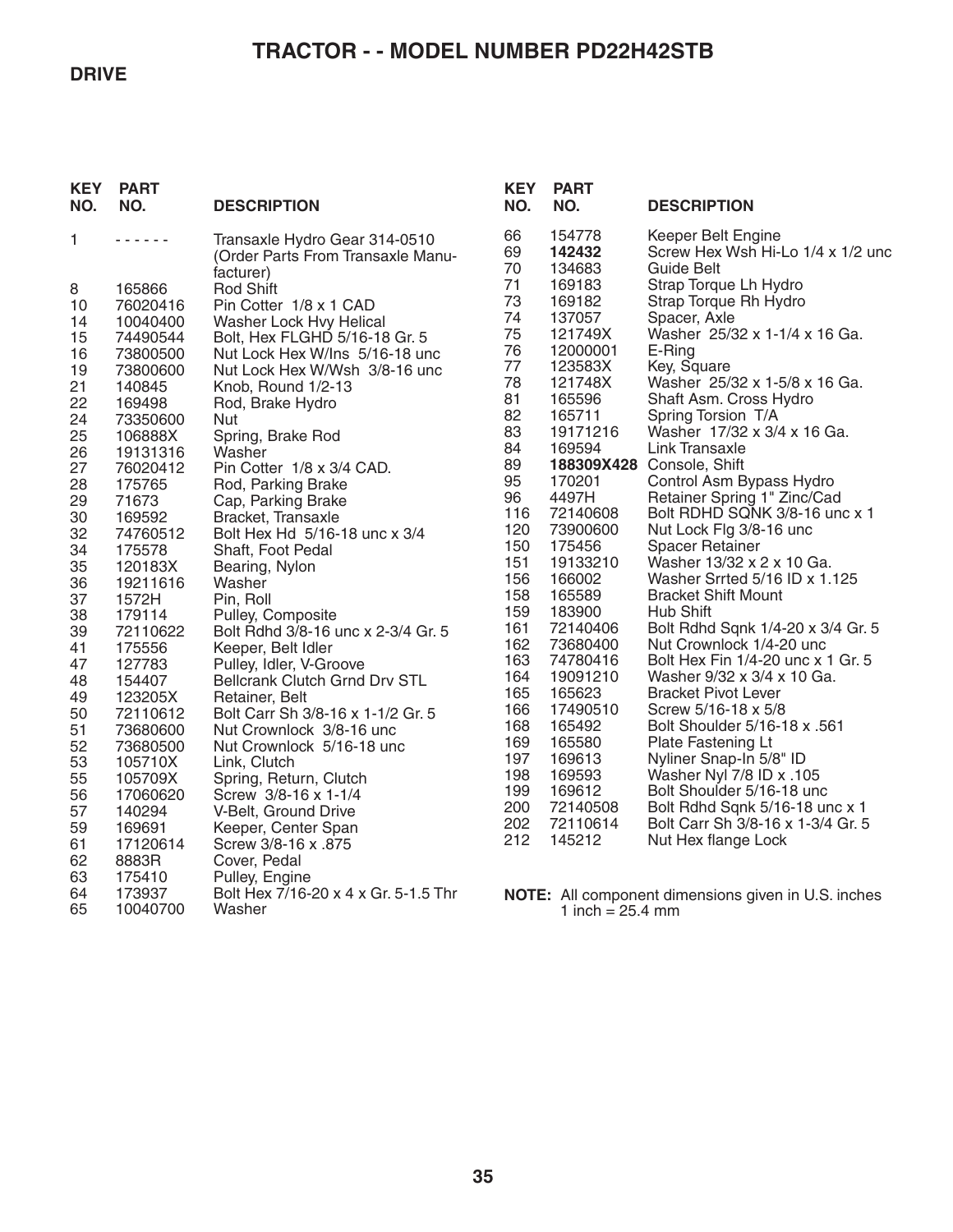**TRACTOR - - MODEL NUMBER PD22H42STB STEERING ASSEMBLY** 

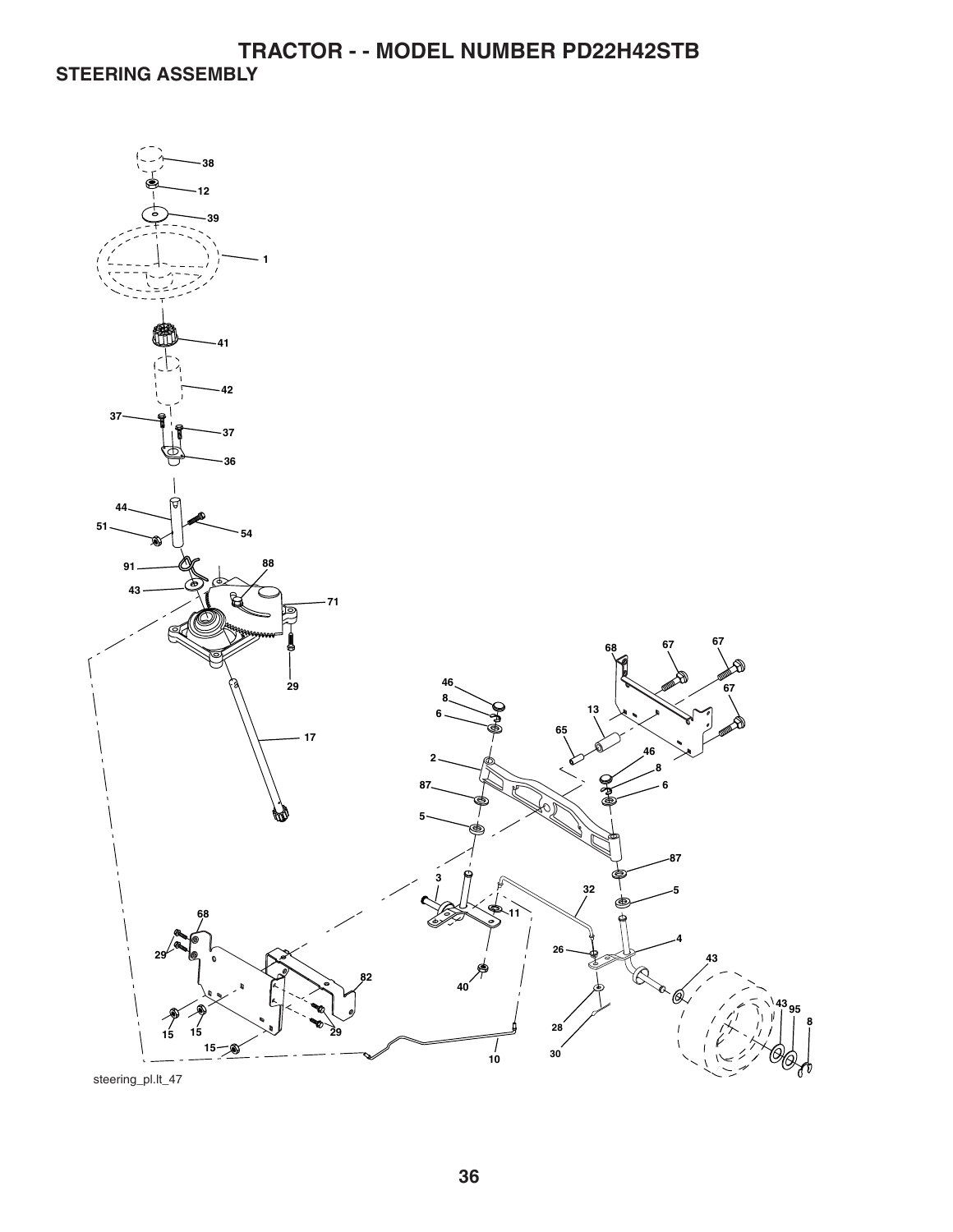**STEERING ASSEMBLY** 

| <b>KEY</b><br>NO.                                                                                                                                                                                                                      | <b>PART</b><br>NO.                                                                                                                                                                                                                                                                                                                                                                                                                      | <b>DESCRIPTION</b>                                                                                                                                                                                                                                                                                                                                                                                                                                                                                                                                                                                                                                                                                                                                                                                                                                                                                                                                                                                                                                              |
|----------------------------------------------------------------------------------------------------------------------------------------------------------------------------------------------------------------------------------------|-----------------------------------------------------------------------------------------------------------------------------------------------------------------------------------------------------------------------------------------------------------------------------------------------------------------------------------------------------------------------------------------------------------------------------------------|-----------------------------------------------------------------------------------------------------------------------------------------------------------------------------------------------------------------------------------------------------------------------------------------------------------------------------------------------------------------------------------------------------------------------------------------------------------------------------------------------------------------------------------------------------------------------------------------------------------------------------------------------------------------------------------------------------------------------------------------------------------------------------------------------------------------------------------------------------------------------------------------------------------------------------------------------------------------------------------------------------------------------------------------------------------------|
| 1<br>$\frac{2}{3}$<br>4<br>5<br>6<br>8<br>10<br>11<br>12<br>13<br>15<br>17<br>26<br>28<br>29<br>30<br>32<br>36<br>37<br>38<br>39<br>40<br>41<br>42<br>43<br>44<br>46<br>51<br>54<br>65<br>67<br>71<br>68<br>82<br>87<br>88<br>91<br>95 | 184704X428<br>184706<br>169840<br>169839<br>6266H<br>121748X<br>12000029<br>175121<br>10040600<br>73940800<br>136518<br>145212<br>180641<br>126847X<br>19131416<br>17000612<br>76020412<br>130465<br>155099<br>152927<br>159946X428<br>19182411<br>73540600<br>159945<br>145054X428<br>121749X<br>180640<br>121232X<br>73540400<br>71130420<br>160367<br>72110618<br>175146<br>169827<br>169835<br>173966<br>175118<br>175553<br>188967 | <b>Wheel Steering</b><br>Axle Asm Cast Iron LT<br>Spindle Asm LH<br>Spindle Asm RH<br><b>Bearing Race Thrust Harden</b><br>Washer 25/32 x 1-5/8 x 16 Ga.<br>Ring Klip #t5304-75<br>Link Drag<br>Washer Lock Hvy Hlcl Spr 3/8<br>Nut Hex Jam Toplock 1/2-20 unf<br>Spacer Brg Axle Front<br>Nut Hex Flange Lock<br><b>Shaft Asm Steering</b><br><b>Bushing Link Drag</b><br>Washer 13/32 x 7/8 x 16 Ga.<br>Screw 3/8-16 x .75<br>Pin Cotter 1/8 x 3/4<br><b>Rod Tie</b><br><b>Bushing Strg</b><br>Screw<br>Insert Cap Strg Wh<br>Washer 9/16 x 1 1/20 x 11 Ga.<br>Crownlock nut<br><b>Adaptor Wheel Strg</b><br>Boot Steering Dash<br>Washer 25/32 x 1 1/4 x 16 Ga.<br><b>Extension Steering Shaft</b><br>Cap Spindle Fr Top Blk<br>Nut Crownlock 1/4-28<br>Bolt Hex 1/4-28 unf x 1-1/4 Gr. 8<br><b>Spacer Brace Axle</b><br>Bolt RDHD SQNK 3/8-16 x 2 1/4<br><b>Steering Asm</b><br>Axle, Brace<br><b>Bracket Susp Chassis Front</b><br>14. Washer Flat .781 x 1-1/2 x<br>Bolt Shoulder 7/16-20 unc<br><b>Clip Steering</b><br>Washer Harden .739 x 1.637 x 060 |

**NOTE:** All component dimensions given in U.S. inches 1 inch  $= 25.4$  mm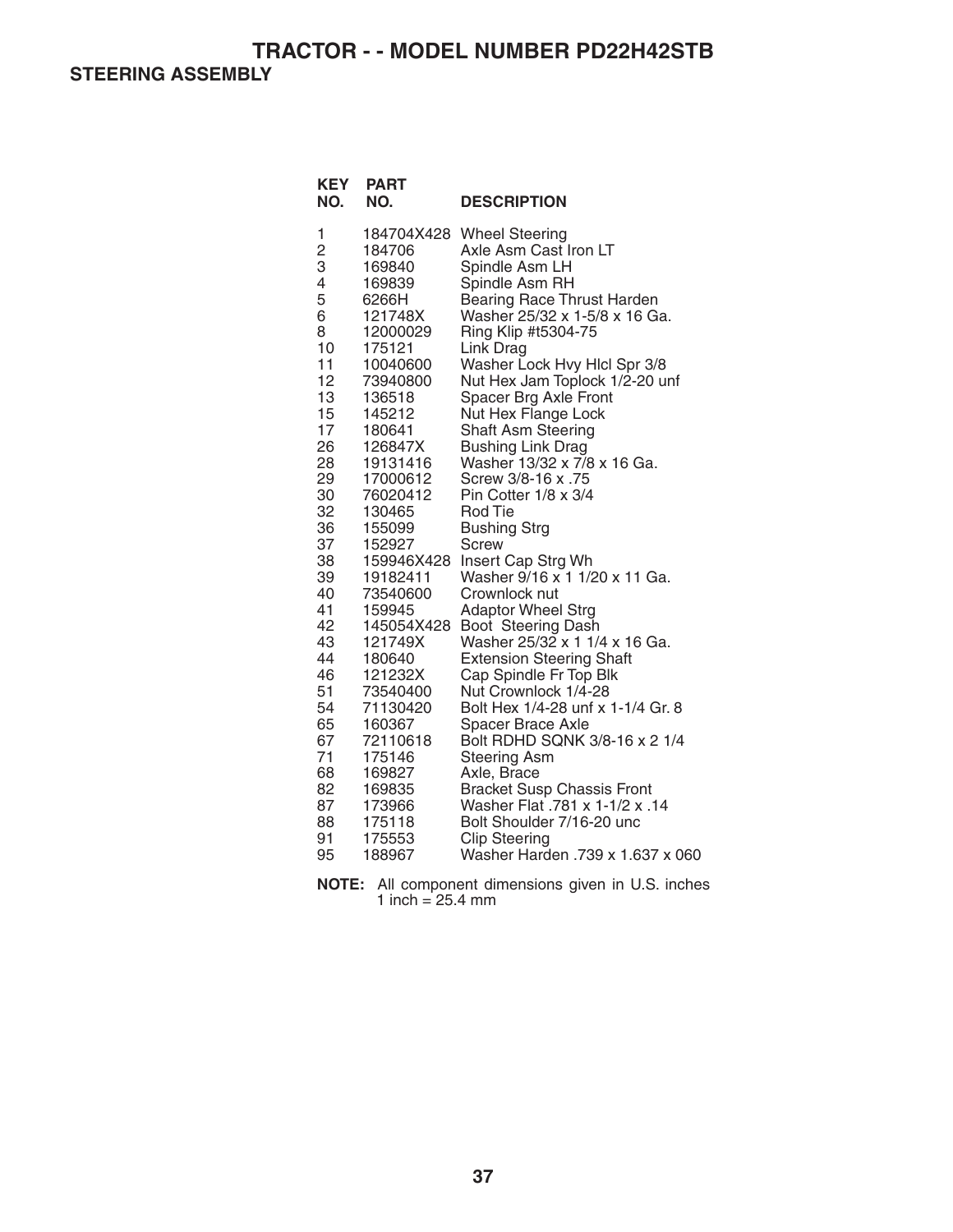**SEAT ASSEMBLY** 



| <b>KEY</b><br>NO.                                           | <b>PART</b><br>NO.                                                                                                               | <b>DESCRIPTION</b>                                                                                                                                                                                                                                                                              |
|-------------------------------------------------------------|----------------------------------------------------------------------------------------------------------------------------------|-------------------------------------------------------------------------------------------------------------------------------------------------------------------------------------------------------------------------------------------------------------------------------------------------|
| 1<br>2<br>3<br>4<br>5<br>6<br>7<br>8<br>9<br>10<br>11<br>12 | 188720<br>140551<br>71110616<br>19131610<br>145006<br>73800600<br>124181X<br>17000616<br>19131614<br>182493<br>166369<br>121246X | Seat<br>Bracket Pivot Seat 8 720<br>Bolt Fin Hex 3/8-16 unc x 1<br>Washer 13/32 x 1 x 10 Ga.<br>Clip Push-In<br>Nut Hex w/Ins, 3/8-16 unc<br>Spring Seat Cprsn 2 250 Blk Zi<br>Screw 3/8-16 x 1.5 Smgml<br>Washer 13/32 x 1 x 14 Ga.<br>Pan Seat<br>Knob Seat<br><b>Bracket Mounting Switch</b> |
|                                                             |                                                                                                                                  |                                                                                                                                                                                                                                                                                                 |

| KEY<br>NO. | <b>PART</b><br>NO. | <b>DESCRIPTION</b>              |
|------------|--------------------|---------------------------------|
| 13         | 121248X            | Bushing Snap Blk Nyl 50 ld      |
| 14         | 72050412           | Bolt Rdhd Sqnk 1/4-20 x 1-1/2   |
| 15         | 134300             | Spacer Split 28x 88             |
| 16         | 121250X            | Spring Cprsn                    |
| 17         | 123976X            | Nut Lock 1/4 Lge Flg Gr. 5 Zinc |
| 21         | 171852             | Bolt Shoulder 5/16-18 unc       |
| 22         | 73800500           | Nut Hex Lock W/Ins 5/16-18      |
| 24         | 19171912           | Washer 17/32 x 1-3/16 x 12 Ga.  |
| 25         | 127018X            | Bolt Shoulder 5/16-18 x 62      |

**NOTE:** All component dimensions given in U.S. inches 1 inch = 25.4 mm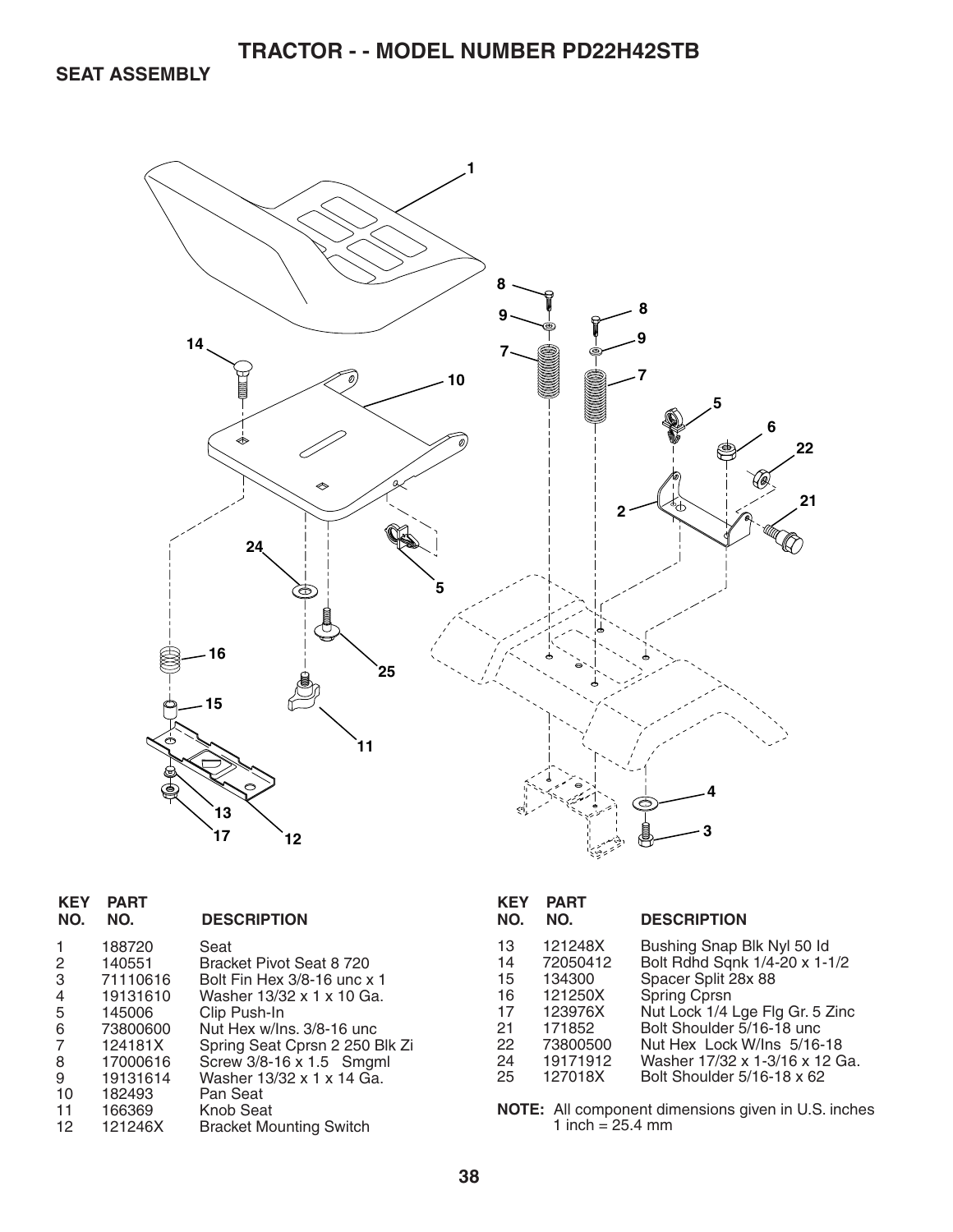

#### **WHEELS AND TIRES**



| <b>KEY</b><br>NO.                                                    | <b>PART</b><br>NO. | <b>DESCRIPTION</b>                |  |
|----------------------------------------------------------------------|--------------------|-----------------------------------|--|
| 1                                                                    | 59192              | Cap Valve Tire                    |  |
| 2                                                                    | 65139              | <b>Stem Valve</b>                 |  |
| 3                                                                    | 106222X            | Tire FT 15 x 6 0 - 6 Service      |  |
| 4                                                                    | 59904              | Tube Front (Service Item Only)    |  |
| 5                                                                    | 106732X421         | Rim Asm 6" front Service          |  |
| 6                                                                    | 278H               | Fitting Grease (Front Wheel Only) |  |
| 7                                                                    | 9040H              | Bearing Flange (Front Wheel nly)  |  |
| 8                                                                    | 106108X421         | <b>Rim Asm 8" rear Service</b>    |  |
| 9                                                                    | 122082X            | Tire R T 20 x 10-8 Service        |  |
| 10                                                                   | 7152J              | Tube Rear (Service Item Only)     |  |
| 11                                                                   | 104757X421         | Cap Axle Blk 1 50 x 1 00          |  |
|                                                                      | 144334             | Sealant, Tire (10 oz. Tube)       |  |
| $M$ $\Omega$ $\Gamma$ , All companent dimensione given in LLC inches |                    |                                   |  |

**NOTE:** All component dimensions given in U.S. inches 1 inch =  $25.4 \, \text{mm}$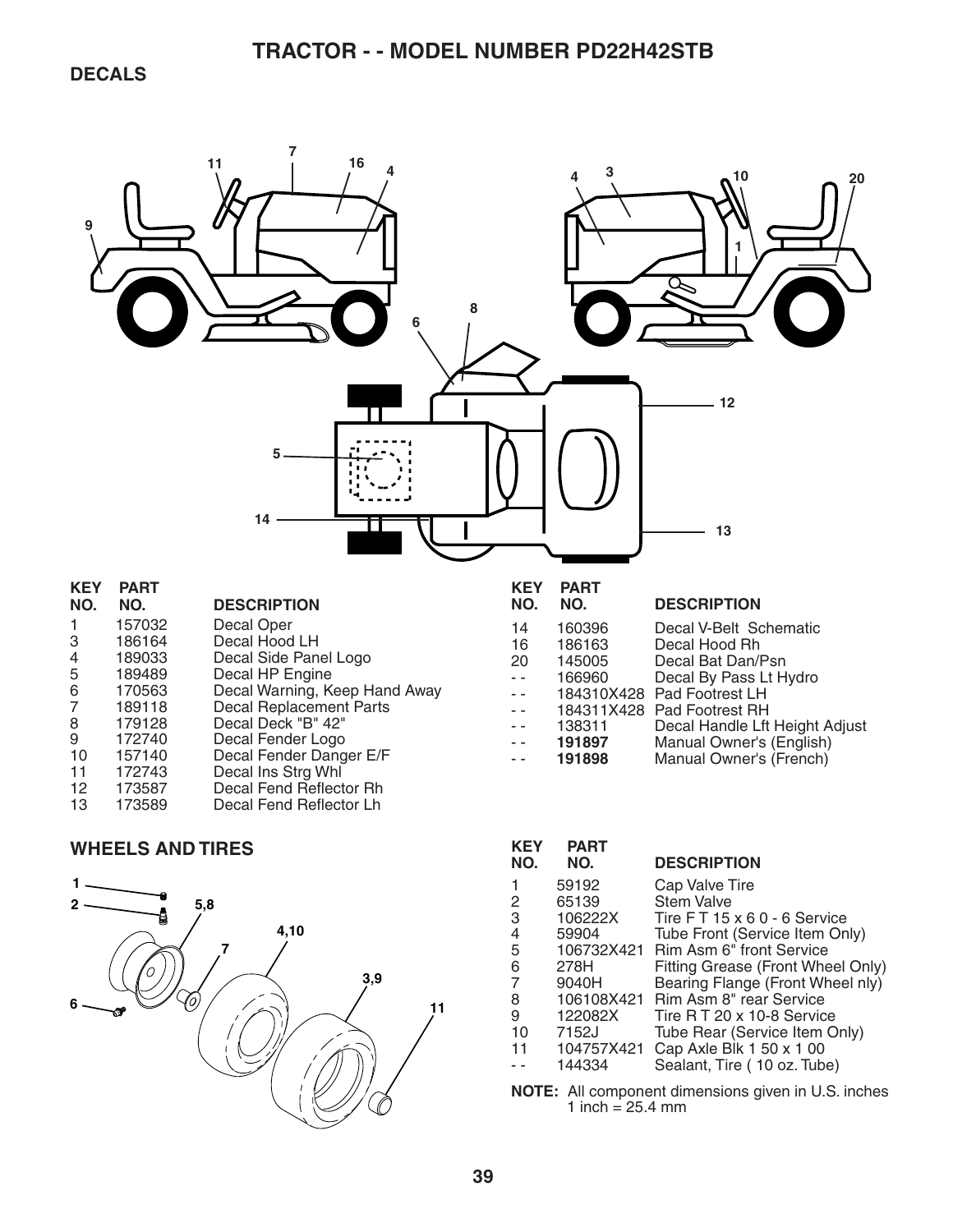## **ENGINE**

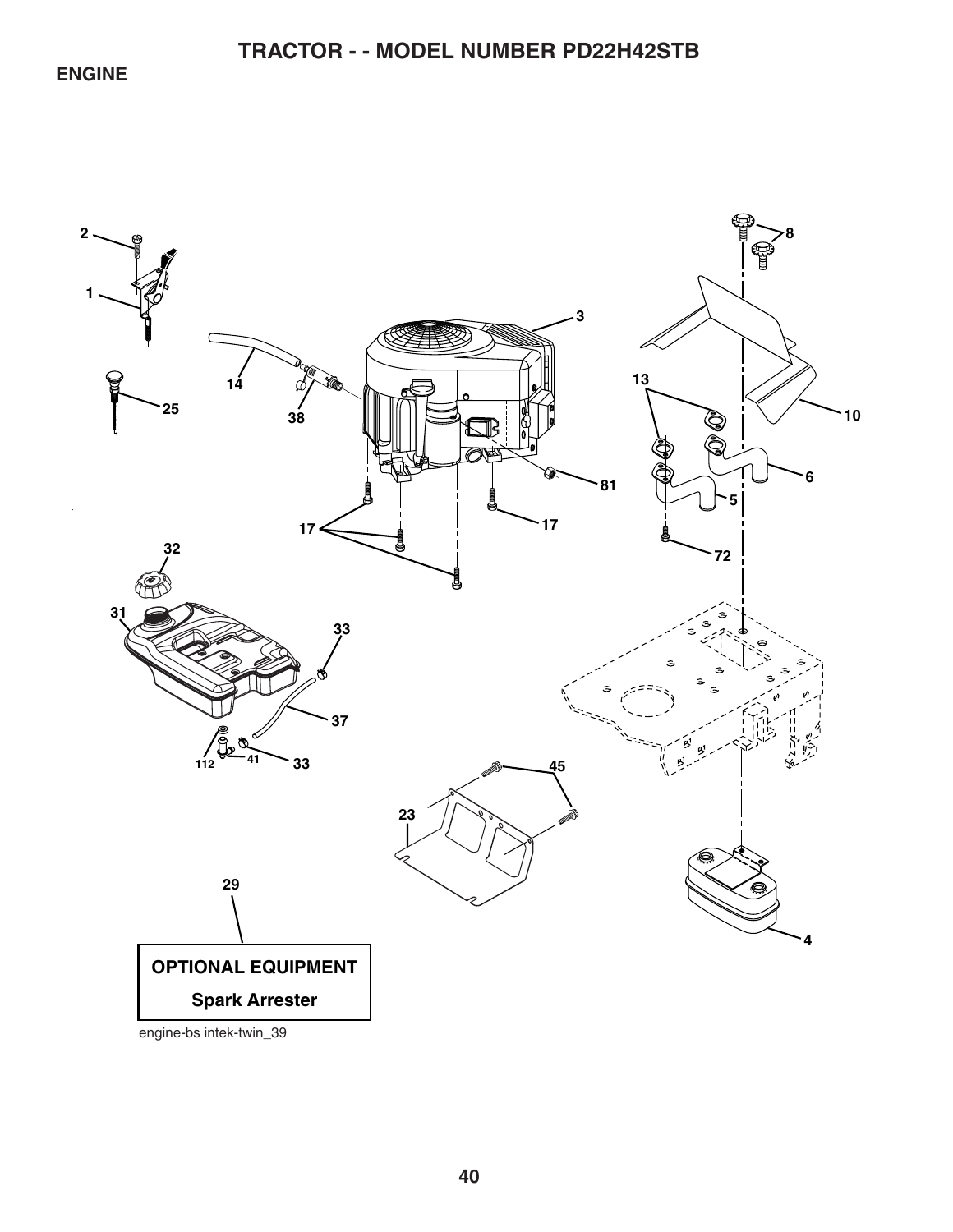| KEY<br>NO. | <b>PART</b><br>NO.    | <b>DESCRIPTION</b>                                           |
|------------|-----------------------|--------------------------------------------------------------|
| 1          | 170771                | Control, Throttle                                            |
| 2<br>3     | 17720408              | Screw Hex Thd Cut 1/4-20 x 1/2<br>Engine Briggs Model 407577 |
|            |                       | (Order Parts from Engine Mfg.)                               |
| 4          | 149723                | Muffler, Asm. Twin Lo-Tone                                   |
| 5          | 160589                | Pipe Exhaust Intek 20 RH                                     |
| 6          | 159955                | Pipe Exhaust Intek 20 LH                                     |
| 8          | 171877                | Bolt 5/16-18 unc x 3/4 w/Sems                                |
| 10<br>13   | 162797<br>165391      | Shield Browing B&S Intek II<br>Muffler Gasket                |
| 14         | 148456                | <b>Tube Oil Drain</b>                                        |
| 17         | 17060624              | Screw 3/8-16 x 1-1/2                                         |
| 23         | 169837                | Shield, Browning/Debris Guard                                |
| 25         |                       | 187766X428 Control Choke                                     |
| 29         | 137180                | Arrester, Spark                                              |
| 31         | 179022                | Tank, Fuel                                                   |
| 32<br>33   | 179124X428<br>123487X | Cap Gauge, Fuel<br>Clamp, Hose Blk                           |
| 37         | 8543R                 | Line, Fuel                                                   |
| 38         | 181654                | Plug Drain Oil Easy                                          |
| 41         | 139277                | <b>Stem Tank Fuel</b>                                        |
| 45         | 17000612              | Screw Hex Wsh Thdrol 3/8-16 x 3/4                            |
| 72         | 183906                | Screw Socket Head 5/16-18 x 1                                |
| 81<br>112  | 73510400<br>3645J     | Nut Keps Hex 1/4-20 unc<br><b>Bushing</b>                    |
|            |                       |                                                              |

**NOTE:** All component dimensions given in U.S. inches 1 inch =  $25.4 \text{ mm}$ 

For engine service and replacement parts, call the toll free number for your engine manufacturer listed below:

| 1-800-233-3723 |
|----------------|
| 1-800-544-2444 |
| 1-800-558-5402 |
| 1-800-426-7701 |
| 1-949-460-5688 |
|                |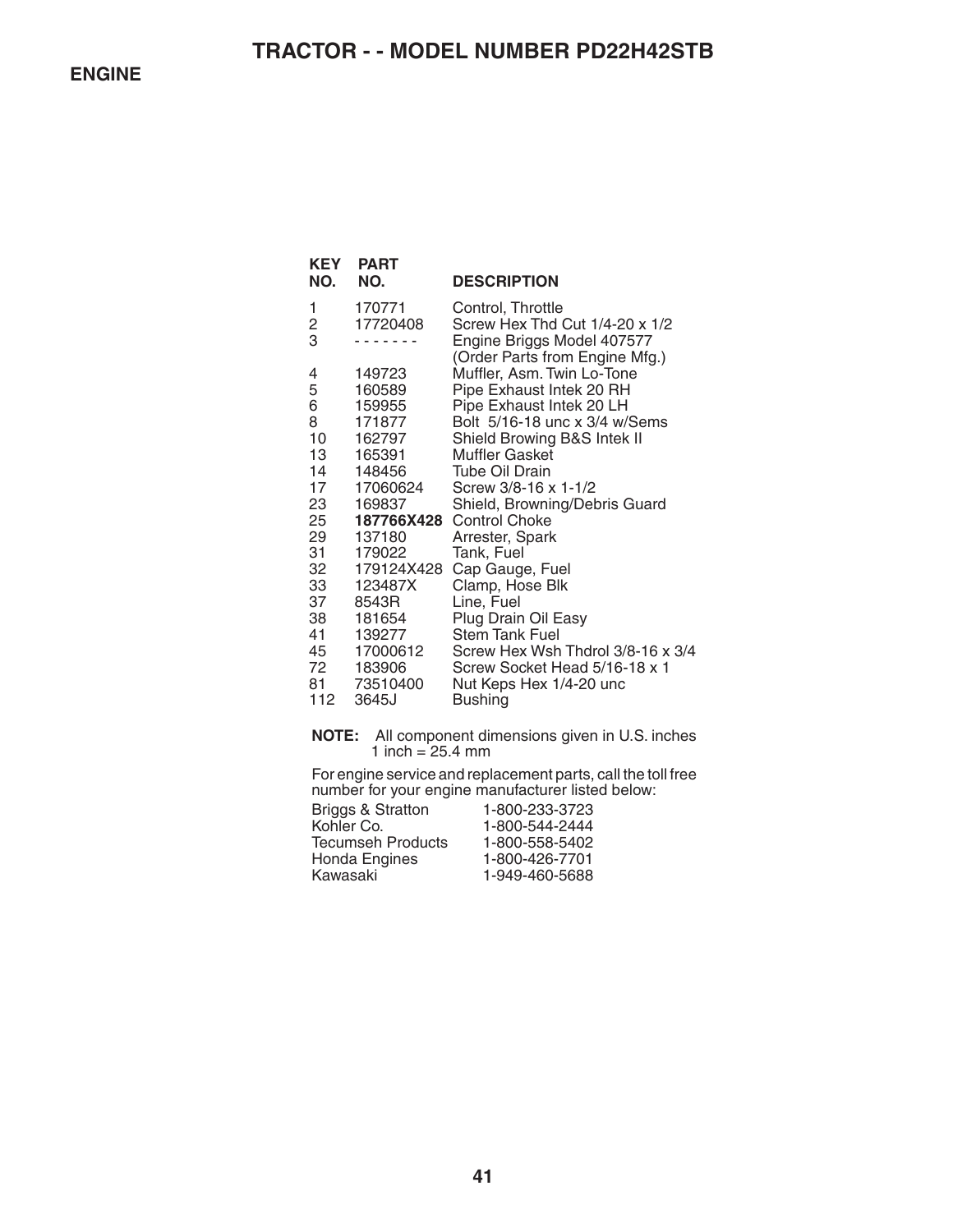**MOWER DECK** 

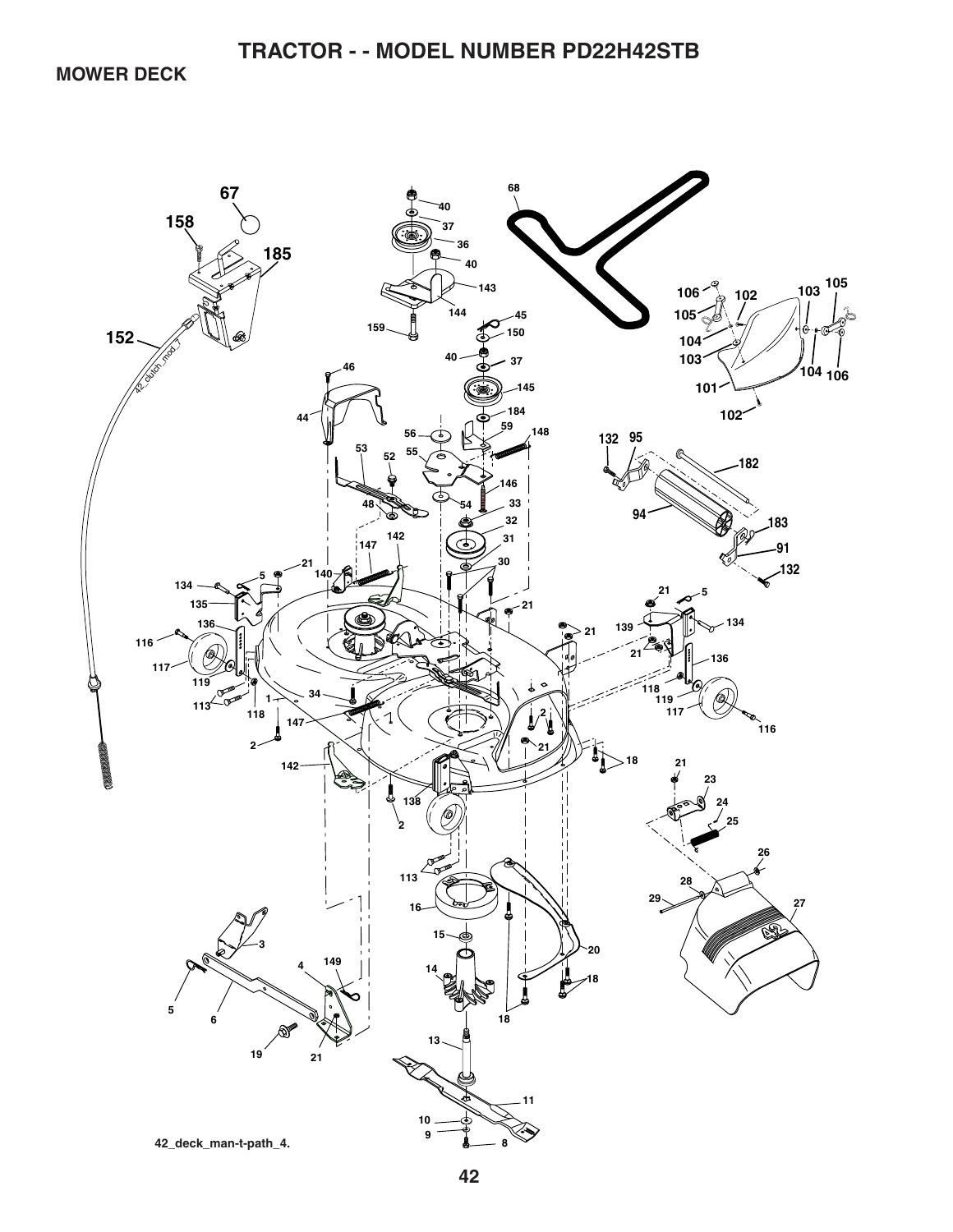### **MOWER DECK**

| <b>KEY</b><br>NO. | <b>PART</b><br>NO. | <b>DESCRIPTION</b>                                 | <b>KEY</b><br>NO. | <b>PART</b><br>NO.   | <b>DESCRIPTION</b>                                          |
|-------------------|--------------------|----------------------------------------------------|-------------------|----------------------|-------------------------------------------------------------|
| 1                 | 182032X421         | Mower Deck Assembly, 42"                           | 94                | 132264               | Roller Nose 38 & 42                                         |
| 2                 | 72140506           | <b>Bolt</b>                                        | 95                | 180533               | <b>Bracket Asm Noseroller RH</b>                            |
| 3                 | 138017             | Bracket Asm Fr. Sway Bar 3/42                      | 101               | 136420               | Mulcher Cover                                               |
| 4                 | 165460             | Bracket Asm Deck 42" Sway Bar                      | 102<br>103        | 71081010             | Screw, Pan Hd Phillip 10-24 x 5/8                           |
| 5<br>$\,6$        | 4939M              | <b>Retainer Spring</b>                             | 104               | 19061216<br>10071000 | Washer, Flat<br>Washer, Lock                                |
| 8                 | 178024<br>850857   | <b>Bar Sway Deck</b>                               | 105               | 160793               | <b>Latch Assembly</b>                                       |
| 9                 | 10030600           | Bolt 3/8-24 x 1.25 Gr. 8 patched<br>Washer, Lock   | 106               | 2029J                | Nut, Weld                                                   |
| 10                | 140296             | Washer, Hardened                                   | 113               | 17060512             | Screw 5/16-18 x 3/4                                         |
|                   |                    | (The following Blades are available)               | 116               | 184219               | Bolt, Shoulder                                              |
| 11                | 134149             | Blade, Mulching 42" Std (for mulch-                | 117               | 133957               | Wheel, Gauge                                                |
|                   |                    | ing mowers only)                                   | 118               | 73930600             | Nut Centerlock 3/8-16                                       |
| - -               | 139775             | Blade Mulching 42" Premium (For                    | 119               | 19121414             | Washer 3/8 x 7/8 x 14 Ga.                                   |
|                   |                    | better wear when mulching)                         | 129               | 19131312             | Washer 13/32 x 13/16 x 12 Ga.                               |
| - -               | 138971             | Blade Mower 42" Hi-Lift (for bagging               | 130               | 74780616             | Bolt Fin HEx 3/8-16 unc x 1 Gr. 5                           |
|                   |                    | and discharging)                                   | 131               | 72140608             | Bolt RDHD SQNK 3/8-16 unc x 1                               |
| 13                | 137645             | Shaft Assembly, Mandrel, Vented                    | 132               | 17000612             | Screw 3/8-16 x .75                                          |
| 14                | 128774             | Housing, Mandrel, Vented                           | 134               | 156941               | <b>Pin Head Rivet</b>                                       |
| 15                | 110485X            | Bearing, Ball, Mandrel                             | 135               | 159765X421           | Bracket Asm. Whi Ga. R LH                                   |
| 16                | 174493             | Stripper, Mandrel Deck                             | 136               | 155986               | Bar Adjusting Gauge Wheel                                   |
| 18                | 72140505           | Bolt, Carriage 5/16-18 x 5/8                       | 138               | 159763X421           | Bracket Asm Whl Ga. R RH                                    |
| 19                | 132827             | Bolt, Shoulder                                     | 139               |                      | 159767X421 Bracket Asm. Whl Ga. F RH                        |
| 20                | 159770             | Baffle, Vortex                                     | 140               | 159768X421           | Bracket Asm Whl Ga. F LH                                    |
| 21                | 73680500           | <b>Nut</b>                                         | 142               | 165890               | Arm Spring Brake Mower                                      |
| 23                | 177563             | Bracket, Deflector Mower 42"                       | 143               | 157109               | Bracket Arm Idler 42"                                       |
| 24                | 105304X            | Cap, Sleeve 80 x 112 Blk Mower                     | 144               | 173441               | Keeper Belt 42" Clutch Cable                                |
| 25                | 123713X            | Spring, Torsion, Deflector 2 52                    | 145               | 173437               | <b>Pulley Idler Flat</b>                                    |
| 26                | 110452X            | Nut, Push Phos & Oil                               | 146               | 173443               | <b>Bolt Carriage Idler</b>                                  |
| 27                | 130968X428         | Shield, Deflector 42" Blk                          | 147               | 131335               | <b>Spring Extension</b>                                     |
| 28                | 19111016           | Washer 11/32 x 5/8 x 16 Ga.                        | 148<br>149        | 169022<br>165898     | Spring Return Idler                                         |
| 29                | 131491             | Rod, Hinge 42" 6 75 W/G                            | 150               | 19091210             | <b>Retainer Spring Yellow</b><br>Washer 9/32 x 3/4 x 10 Ga. |
| 30<br>31          | 173984<br>187690   | <b>Screw Thdrol</b><br>Washer, Spacer Mower Vented | 152               | 169676               | Clutch Cable 42"                                            |
| 32                | 173436             | Pulley, Mandrel                                    | 158               | 17720408             | Screw Hex Thd Cut 1/4-20 x 1/2                              |
| 33                | 178342             | Nut, Toplock                                       | 159               | 72140614             | Bolt Rdhd Sqn 3/8-16 unc x 1-3/4                            |
| 34                | 72110612           | Bolt Carr SH 3/8-16 x 1-1/2 Gr.5                   | 182               | 179126               | <b>Rod Roller Nose</b>                                      |
| 36                | 173438             | Pulley, Idler, Flat                                | 183               | 163552               | <b>Retainer Spring</b>                                      |
| 40                | 73900600           | Nut Lock 3/8-16                                    | 184               | 19131410             | Washer 13/32 x 7/8 x 10 Ga.                                 |
| 44                | 140088             | Guard, Mandrel, LH                                 | 185               | 188234               | Head Asm Cable Clutch                                       |
| 45                | 4497H              | Retainer                                           | $\sim$ $-$        | 130794               | Mandrel Assembly (Includes Hous-                            |
| 46                | 137729             | Screw, Thdrol 1/4-20 x 5/8 T                       |                   |                      | ing Shaft and Shaft Hardware Only                           |
| 48                | 133944             | Washer, Hardened                                   |                   |                      | - Pulley Not Included)                                      |
| 52                | 139888             | Bolt, Shoulder 5/16-18 unc                         | - -               | 184563               | Replacement Mower, Complete                                 |
| 53                | 184907             | Arm Assembly, Pad, Brake                           |                   |                      | (Std. deck Order separately muk-                            |
| 54                | 178515             | Washer, Hardened                                   |                   |                      | Icher cover, nose roller and gauge                          |
| 55                | 155046             | Arm, Idler                                         |                   |                      | wheel componants Key Nos. 101-                              |
| 56                | 122052X            | Spacer, Retainer                                   |                   |                      | 106, 91, 94, 95, 132, 182, 183 and                          |
| 59                | 173442             | Guard TUV Idler                                    |                   |                      | 116-119)                                                    |
| 67                | 171598             | Knob Round                                         |                   |                      |                                                             |
| 68                | 144959             | V-Belt, 42" Mower                                  |                   |                      |                                                             |
| 91                | 180532             | <b>Bracket Asm Noseroller LH</b>                   |                   |                      | NOTE: All component dimensions given in U.S. inches         |
| 92                | 73800600           | Nut Lock Hex w/Ins 3/8-16 unc                      |                   | 1 inch = $25.4$ mm   |                                                             |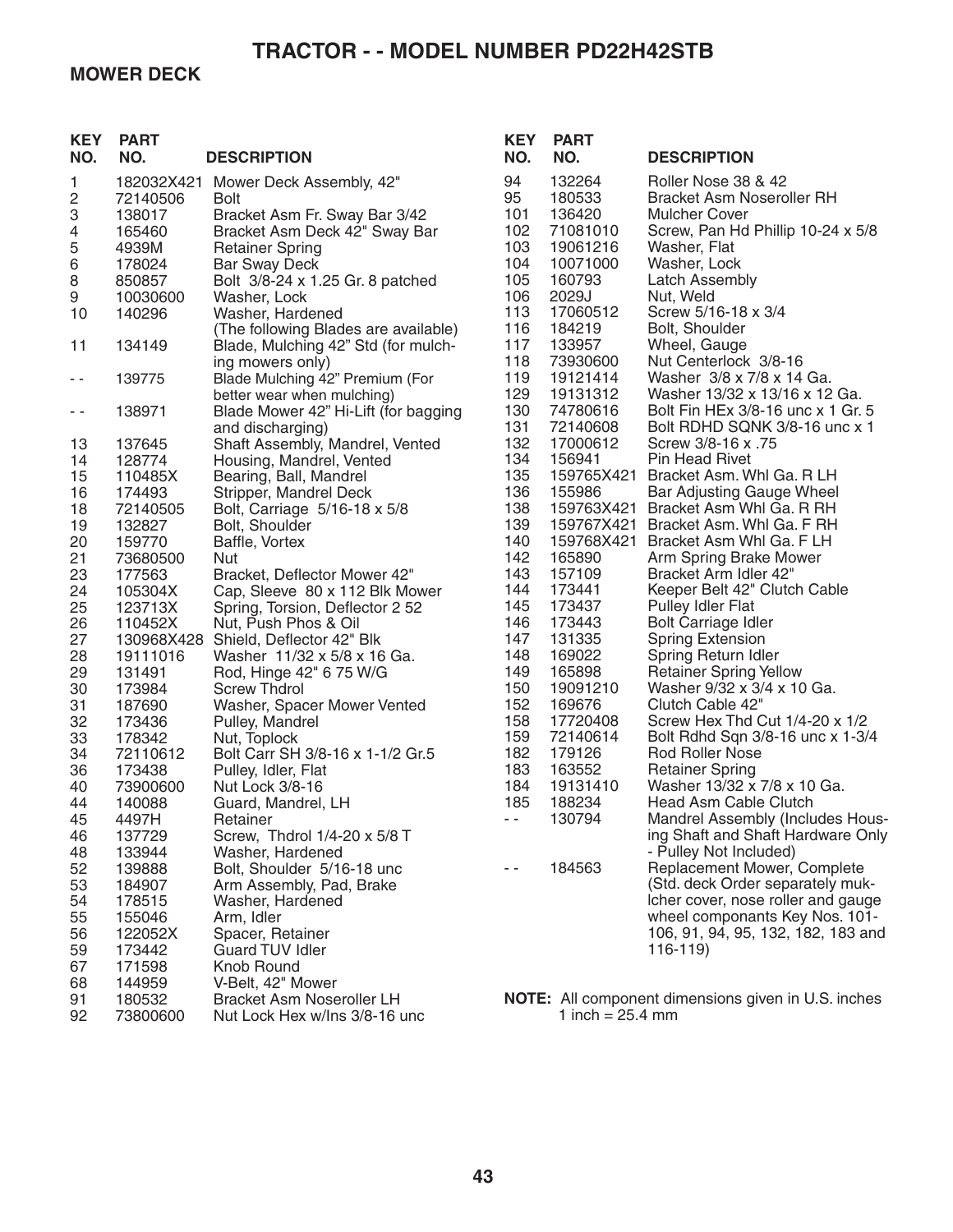